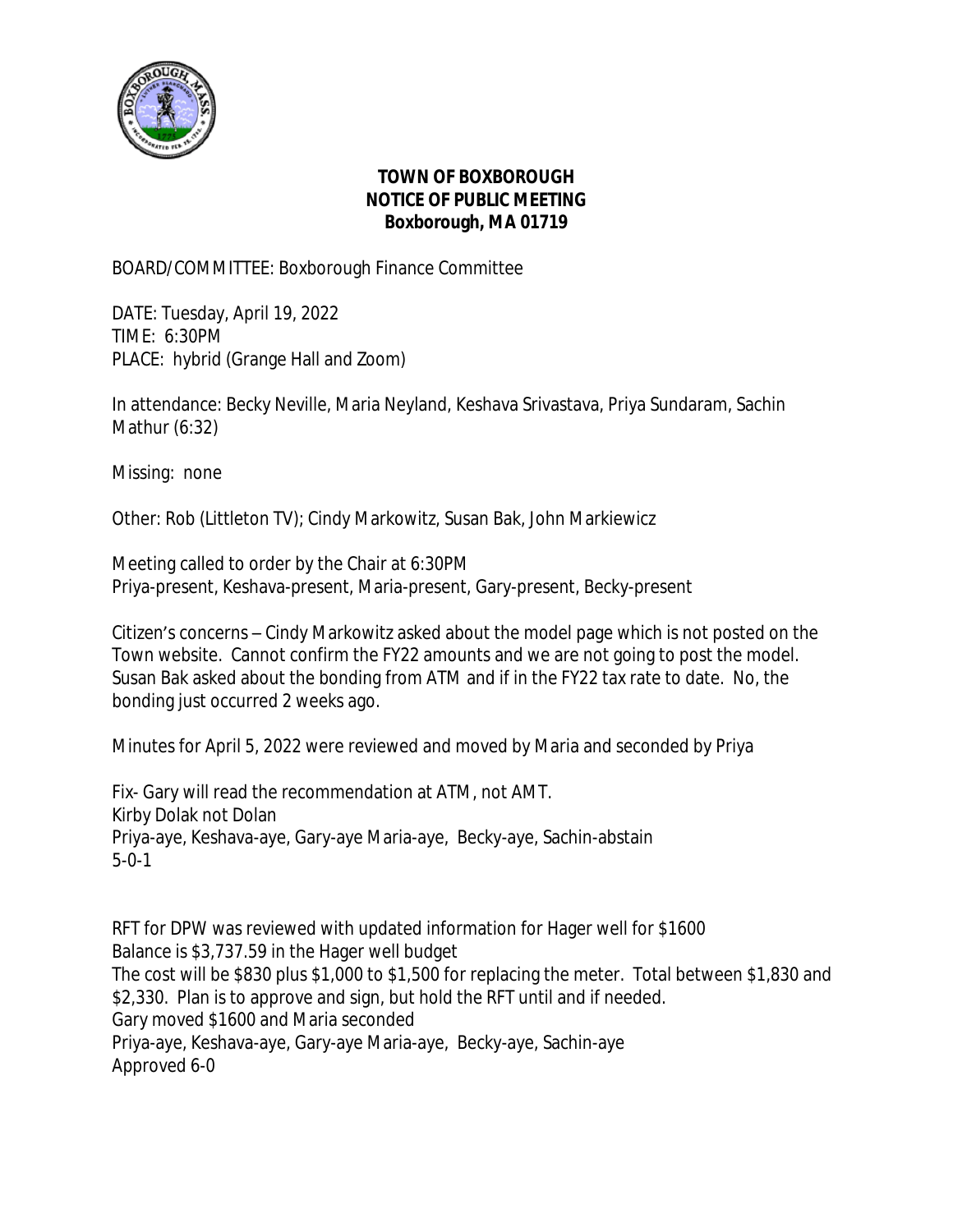

Police Department RFT

\$4,084.17 for building and grounds and currently the line item is a negative \$2,010.01 and the Town has not paid for the heater. This is a second RFT as the previous RFT did not cover the full cost.

The chief is checking on insurance reimbursement

This RFT will leave \$2,074.16 in budget line

The RFT is dealing with the heater in the station garage.

Priya asked about the usage of the line item going forward

Maria moved \$4,084.17 and Gary seconded

Need to verify if the work has been completed for issues caused by Hager Well

Priya-aye, Keshava-aye, Gary-aye, Maria-aye, Becky-aye, Sachin-aye

Approved 6-0

## **Past due bills**

- Regional assessment not yet paid by Town Hall and could lead to issues between the school board and the Town.
- A July 21, 2021 bill for Patriot systems not yet paid per the assessor for \$5,100
- Police Lieutenant came in to work sick to deal with no access to the criminal justice system. A special Comcast bill was not paid for 3 months for special server and Comcast shut down the connection.
- Employee benefits retirement funds pulled from employees check, but not deposited in retirement funds
- Police employee is missing life insurance policy that was cancelled
- Tax bills were sent out late and 983 tax bills with past due amounts and interest charged. Maria checked with her bank and reported the issue. The average amount for the Town is between \$300K and \$500K lower than expected but collected the amount. Recommend that the residents call their bank and let them know it is a Town issue and being worked. The Bank paid the correct amount but reported \$300-\$400 less. The tax bills had to be mailed by a specific date, but there was no indication that there was a Town billing issue.

A DoR review was held week of April 18 and they provided recommendations to the Assessor.

There is an assessment review ongoing in town.

Becky asked department heads if they could take another look at their budget and responses received from all but TH. The FinCom will recommend cuts on Town Meeting floor for the following: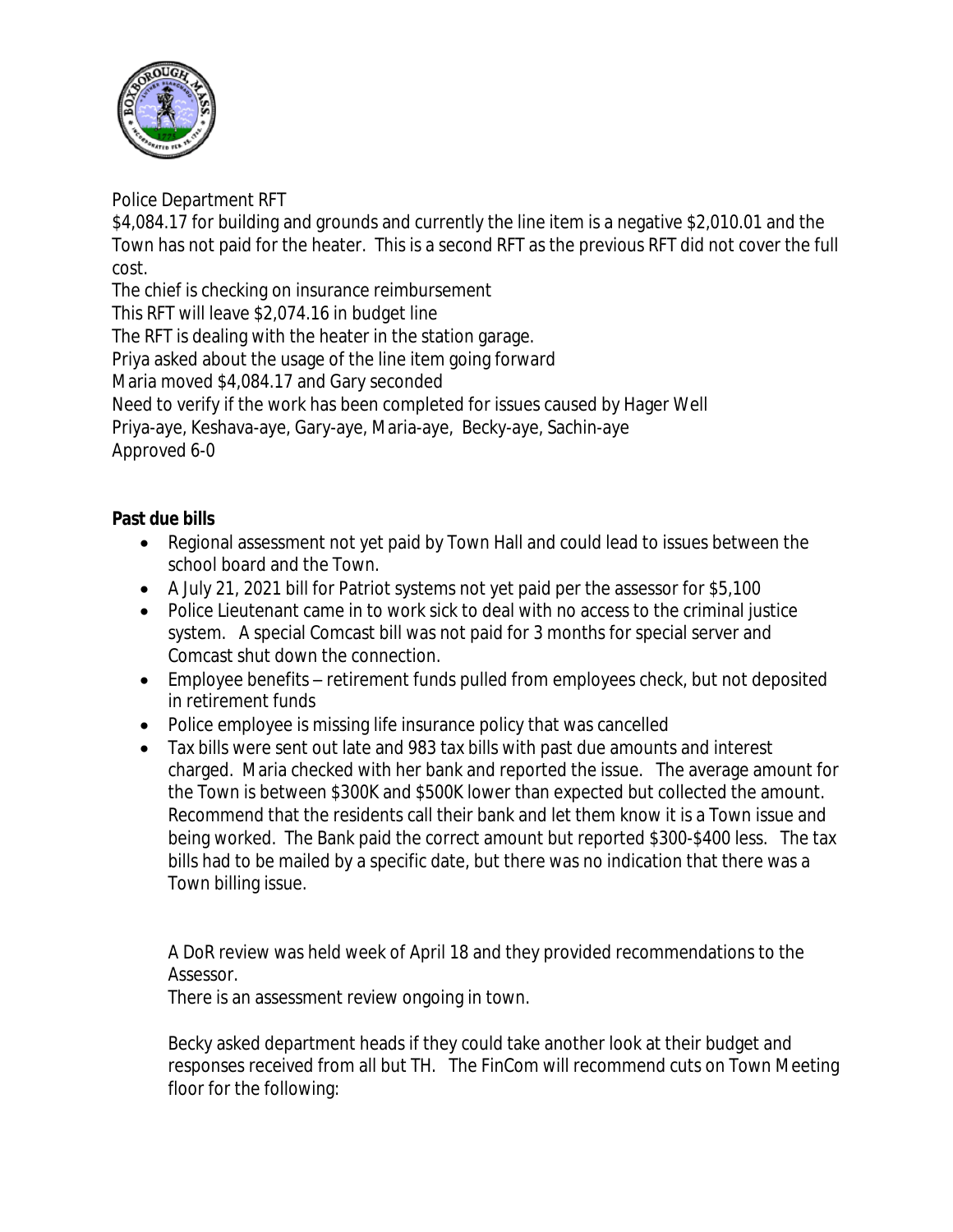

Town hall - \$10,000 Police - \$10,500 for various items Fire – lowering per diem by \$17,500 DPW - \$10,000 Library - \$5,050

Landscaping – for 2x cleaning per year. To date we have spent \$2,900 out of a \$14,500 FY21 we spent \$5,176 FY20 we spent \$12,212 Will propose a cut to \$6,000 from budget or a total of \$10,000 Becky had sent expenses to date on April 6

Total of cuts is \$63,000 to date Still need to review the fuel budget

FinCom presentation reviewed Sachin and Gary will update their slides and send to Becky prior to Tuesday meeting. The presentation is due to TH by Friday April 29

Currently abatements are at \$51,000 YTD, but missing the hotel request Abatement for the hotel is not yet known, but hoping to have it by May 1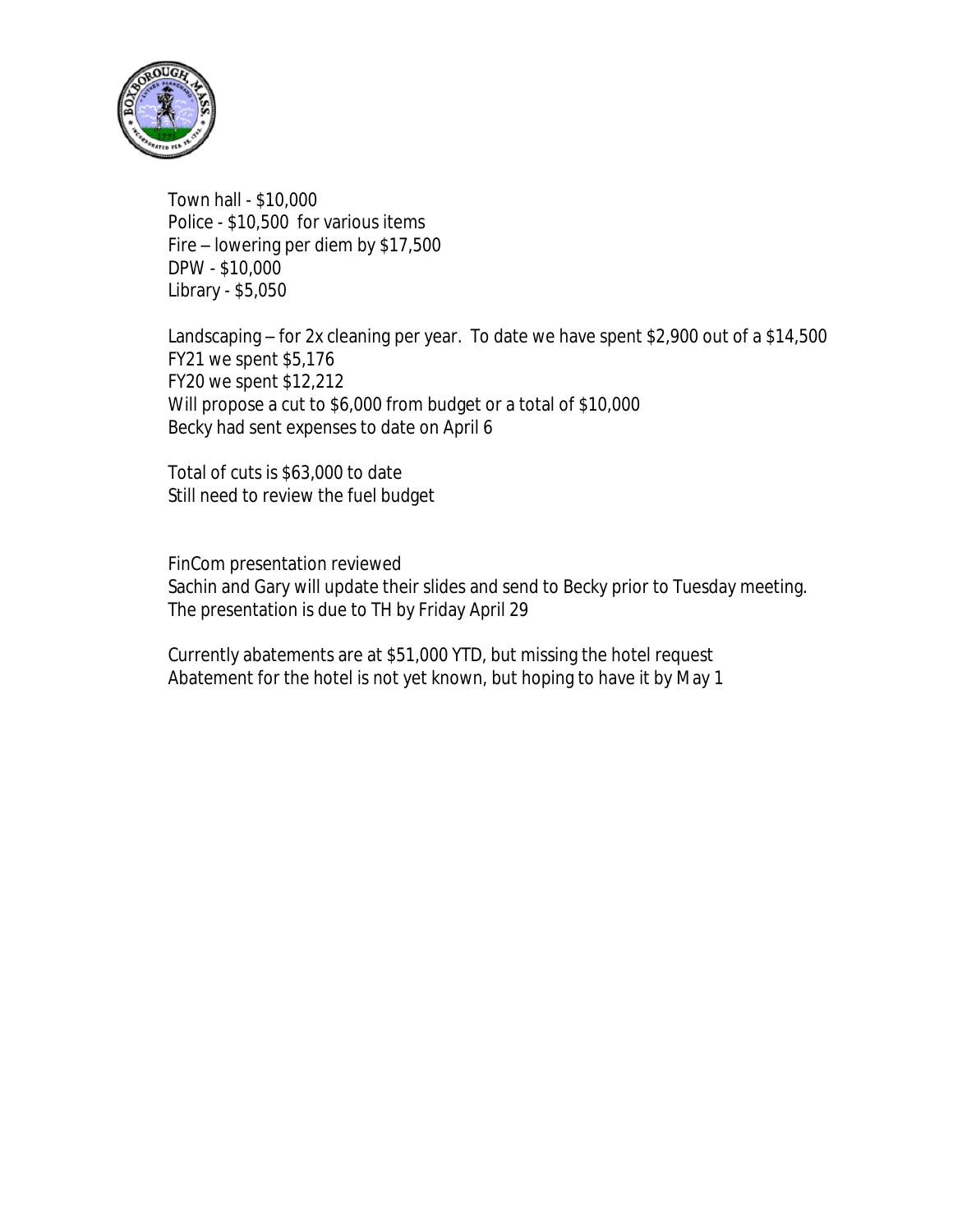

L**iaison updates**  $SB -$ 

 $FDC -$ 

Planning board – did meet last week on April 11. Sara's way and granite hill with hearing continued.

 $BIF -$ 

 $BBC -$ 

Personnel board – warrant article being presented on steps, but no plans for reviews. Plan is to point to the employee handbook. Exit interview process to be discussed.

RecCom –

Library –

Housing – house with uranium at high levels at Boxboro meadows. Will the affordable housing trust cover the cost of the affordable houses.

AB regional building committee – tour and update on project.

Regional school meeting –

CPC – Dennis will be stepping down as chair

CoA – meeting last week. Luncheons are back underway. Passed out a brochure from ARPA funds for rides to and from doctors offices called "Go Boxborough". \$40 round trip to Boston or Worcester and \$5 to Marlborough. Funded for 2 to 3 years. Currently 2 trips per person per month. Unclear if the COA and community service resource are being kicked out of Town Hall with the hiring of the associate planner.

Water resources – discussion on private wells and PFAs. Article in consumer reports and Keshava will forward the article.

Sustainability –

ConsCom –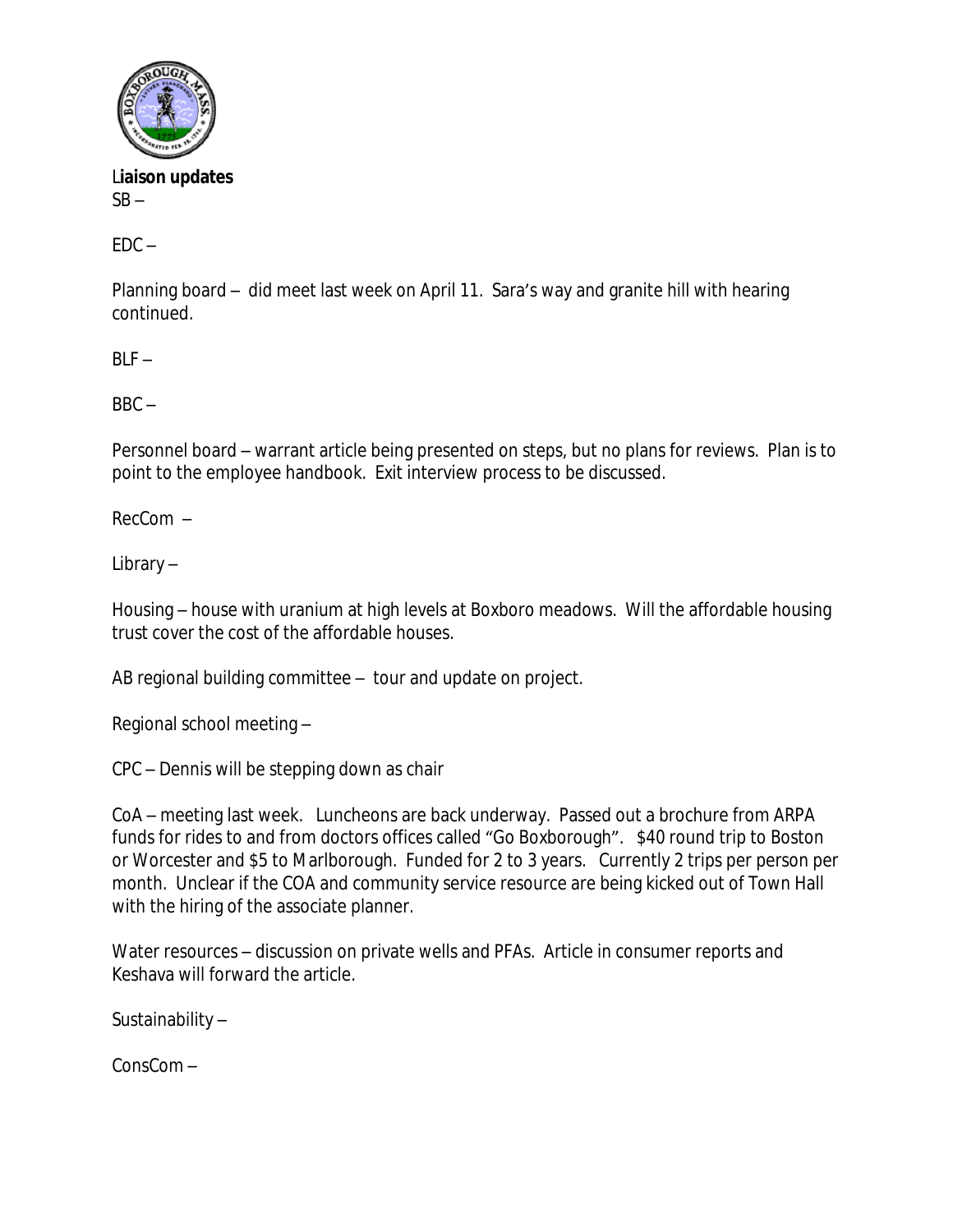

Board of Health –

Historical commission –

Well being – community coordinator position discussed, but no one applying. Salary fixed

Nancy Settles Murphy volunteered to run a meeting on how to run/manage a meeting

Correspondence – no correspondence

Maria moved to adjourn and Gary seconded Priya-aye, Keshava-aye, Gary-aye, Maria-aye, Becky-aye, Sachin-aye Approved 6-0 at 8:30PM

Exhibits used: Minutes for April 5, 2022 Budget for FY2023 FinCom presentation

Next meetings:

April 26 May 3 May 9 (ATM) if needed May 17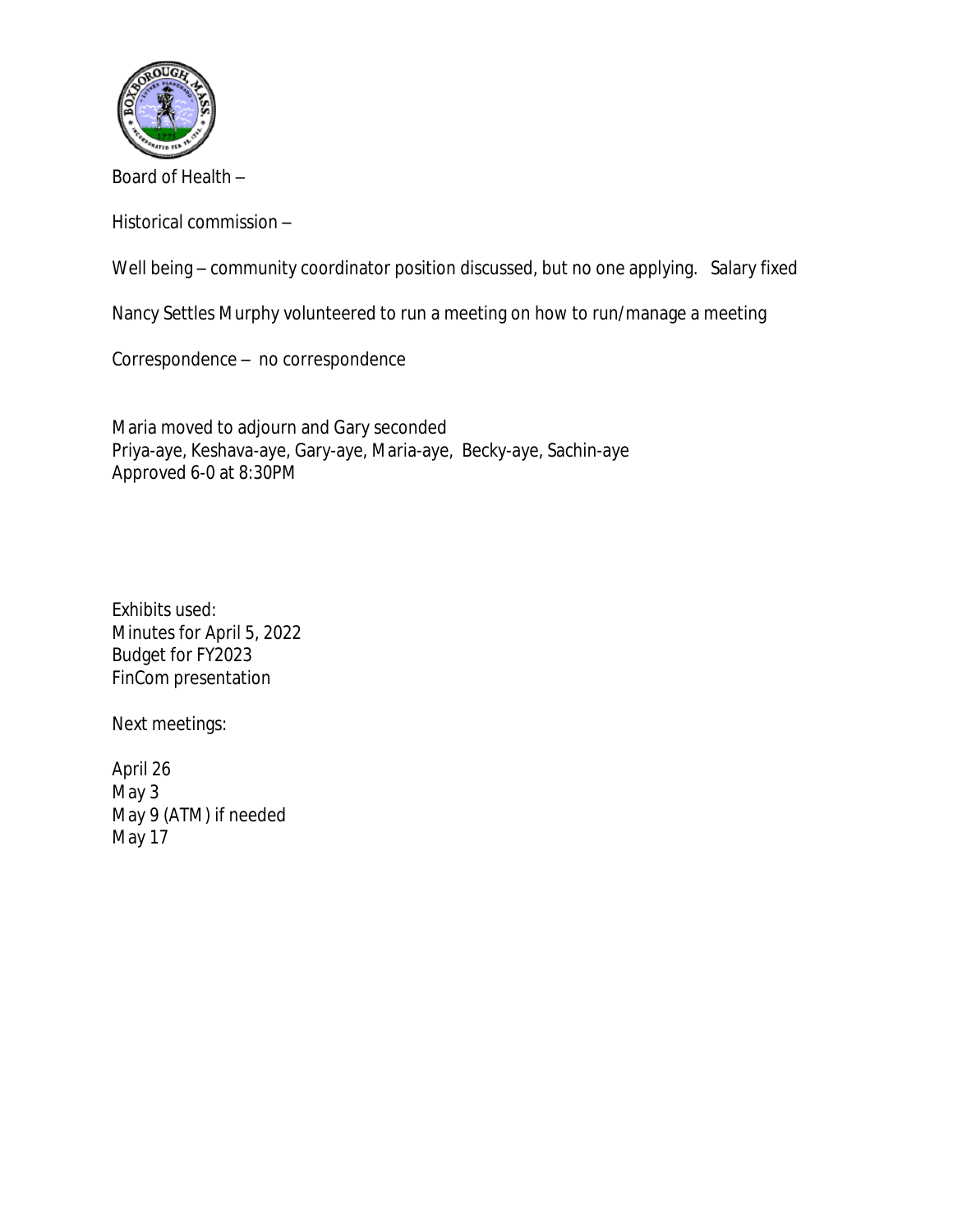

## RFT tracker

| Item                | description    | Amount     | Start at    | comments                         |
|---------------------|----------------|------------|-------------|----------------------------------|
|                     |                |            | \$150,000   |                                  |
| HVAC at museum      |                | \$6,700    | \$143,300   |                                  |
| Acc't Consultant &  |                | \$39,820   | \$103,480   |                                  |
| Training            |                |            |             |                                  |
| T/C consulting      |                | \$5,000    | \$98,480    |                                  |
| Hager well          | Nov 30 2021    | \$26000    | \$72,480    |                                  |
| Treasurer           | Dec 7 2021     | \$10,500   | \$61,980    |                                  |
| /consultant         |                |            |             |                                  |
| Hager maintenance   | Dec 7 2021     | \$3,500    | \$58,480    |                                  |
| Tax collector       | Jan 11 2022    | \$15,200   | \$42,280    |                                  |
| consulting          |                |            |             |                                  |
| Assessor            | Feb 15 2022    | \$3,743.00 | \$38,537    |                                  |
| STM restoration     | Feb 28 2022    | \$50,000   | \$88,573    | Need to validate the amount      |
|                     |                |            |             | from STM                         |
| Library pump for    | Mar 15 2022    | \$6,000.00 | \$82,537    |                                  |
| <b>HVAC</b>         |                |            |             |                                  |
| Fire station septic | Mar 22, 2022   | \$4,758.68 | \$77,778.32 |                                  |
| repairs             |                |            |             |                                  |
| Police dept water   | April 5, 2022  | \$7.914.83 | \$69,863.49 | Hager well issues led to failure |
| pump                |                |            |             | at police                        |
| <b>DPW</b>          | April 19, 2022 | \$1,600.00 | \$68,263.49 |                                  |
| Police heater       | April 19, 2022 | \$4,084.17 | \$64,179.32 | Garage heater failed             |

## Budget worksheet FY23

| <b>Budget</b> | Salary/other | Title                    | Voted \$  | vote        | date    |
|---------------|--------------|--------------------------|-----------|-------------|---------|
| #             |              |                          |           |             |         |
| 114           | Salary       | Moderator                | \$100     | $6 - 0$     | 1/25/22 |
| 114           | Other        | Moderator                | \$80      | $6 - 0$     | 1/25/22 |
| 119           | Other        | Town constable           | \$160     | $5 - 0 - 1$ | 1/25/22 |
| 123           | Salary       | <b>Executive Offices</b> | \$302,870 | $6 - 0$     | 2/8/22  |
| 123           | Other        | <b>Executive Offices</b> | \$16,745  | $5-0$       | 2/8/22  |
|               |              |                          |           |             | 3/1/22  |
| 131           | Other        | <b>Finance Committee</b> | \$385     | $6 - 0$     | 1/25/22 |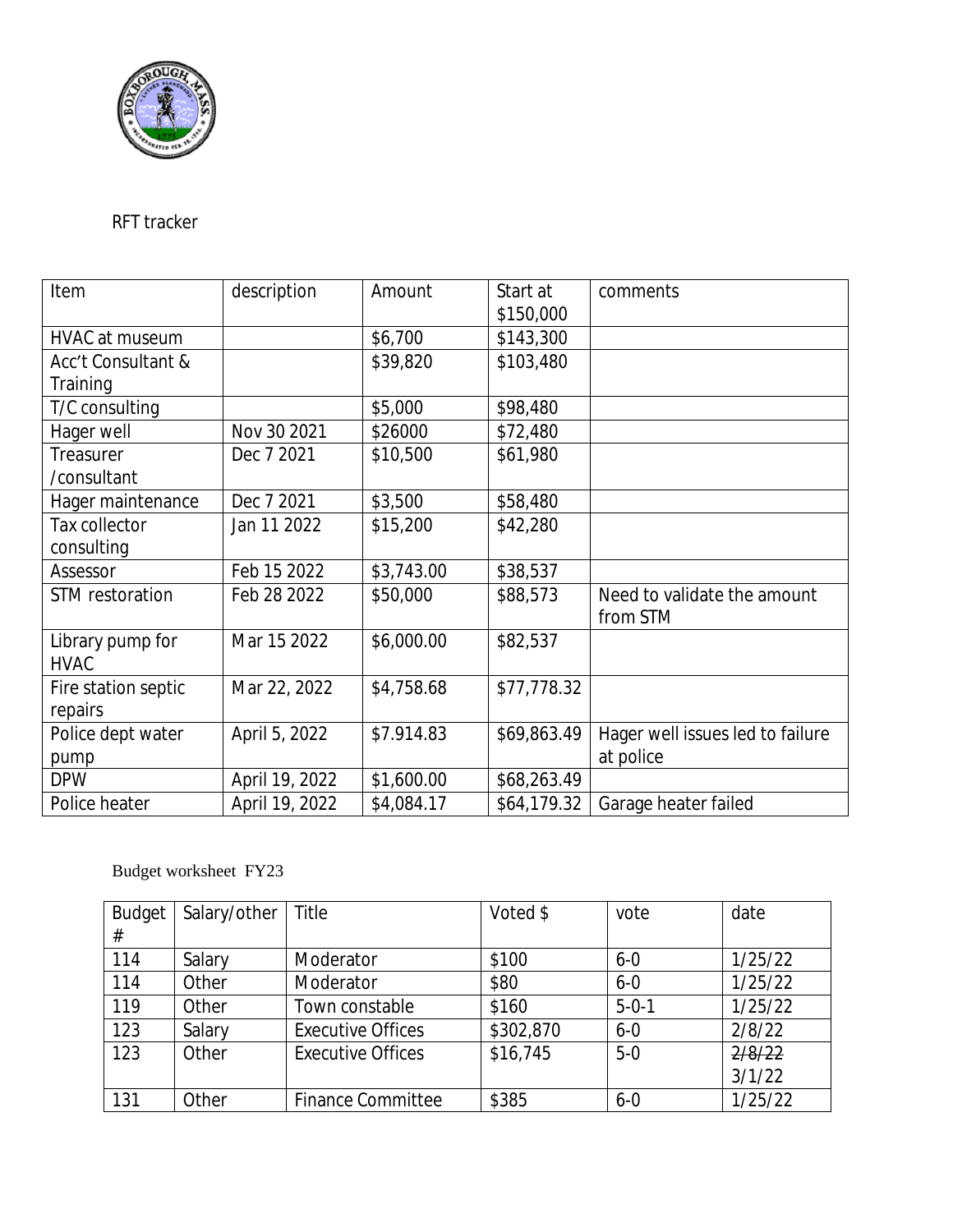

| 135 | Salary | <b>Town Accountant</b>     | \$96,447    | $6 - 0$     | 2/8/22   |
|-----|--------|----------------------------|-------------|-------------|----------|
| 135 | Other  | <b>Town Accountant</b>     | \$43,600    | $6 - 0$     | 2/8/22   |
| 141 | Salary | <b>Town Assessor</b>       | \$106,887   | $6 - 0$     | 2/8/22   |
| 141 | Other  | <b>Town Assessor</b>       | \$21,220    | $6 - 0$     | 2/8/22   |
| 145 | Salary | <b>Treasurer Collector</b> | \$108,402   | $6 - 0$     | 2/1/22   |
|     |        |                            |             |             | 2/8/22   |
| 145 | Other  | <b>Treasurer Collector</b> | \$28,700    | $6 - 0$     | 2/1/22   |
|     |        |                            |             |             | 2/8/22   |
| 151 | Other  | Legal                      | \$78,400    | $5-0$       | 1/11/22  |
|     |        |                            |             |             | 3/1/22   |
| 152 | Other  | Personnel Board            | \$345       | $6 - 0$     | 12/21/21 |
| 156 | Salary | Technology                 | \$7,500     | $5-0$       | 3/1/22   |
| 156 | Other  | Technology                 | \$251,775   | $5-0$       | 3/1/22   |
| 161 | Salary | <b>Town Clerk</b>          | \$93,655    | $6 - 0$     | 2/8/22   |
| 161 | Other  | <b>Town Clerk</b>          | \$2,664     | $6 - 0$     | 2/8/22   |
| 162 | Salary | Elections and              | \$11,204    | $5 - 0 - 1$ | 2/1/22   |
|     |        | registration               |             |             |          |
| 162 | Other  | Elections and              | \$8,360     | $5 - 0 - 1$ | 2/1/22   |
|     |        | registration               |             |             |          |
| 171 | Other  | <b>Conservation Comm</b>   | \$1600      | $6 - 0$     | 1/18/22  |
| 174 | Salary | Land Use and               | \$242,378   | $6 - 0$     | 2/8/22   |
|     |        | Permitting                 |             |             |          |
| 174 | Other  | Land Use and               | \$17,000    | $6 - 0$     | 2/8/22   |
|     |        | Permitting                 |             |             |          |
| 175 | Salary | Planning Board             | \$5,913     | $5-0$       | 3/1/22   |
| 175 | Other  | Planning Board             | \$5,425     | $5-0$       | 3/1/22   |
| 176 | Salary | ZBA                        | \$1,304     | $6 - 0$     | 1/25/22  |
| 176 | Other  | ZBA                        | \$635       | $6 - 0$     | 1/25/22  |
| 179 | Other  | <b>AG Comm</b>             | \$200       | $4 - 0 - 2$ | 1/25/22  |
| 182 | Other  | Economic Develop.          | \$3750      | $6 - 0$     | 12/21/21 |
| 192 | Other  | <b>Town Hall</b>           | \$54,240    | $5 - 0$     | 2/8/22   |
|     |        |                            |             |             | 3/1/22   |
| 196 | Other  | Facilities                 | \$63,775    | $6 - 0$     | 2/15/22  |
| 199 | Other  | Sustainability Com         | \$950       | $6 - 0$     | 2/15/22  |
| 210 | Salary | Police                     | \$1,395,537 | $5 - 0$     | 1/25/22  |
|     |        |                            |             |             | 3/15/22  |
| 210 | Other  | Police                     | \$210,805   | $5-0$       | 1/25/22  |
|     |        |                            |             |             | 2/22/22  |
|     |        |                            |             |             | 3/1/22   |
| 215 | Salary | Dispatch                   | \$393,949   | $6 - 0$     | 1/25/22  |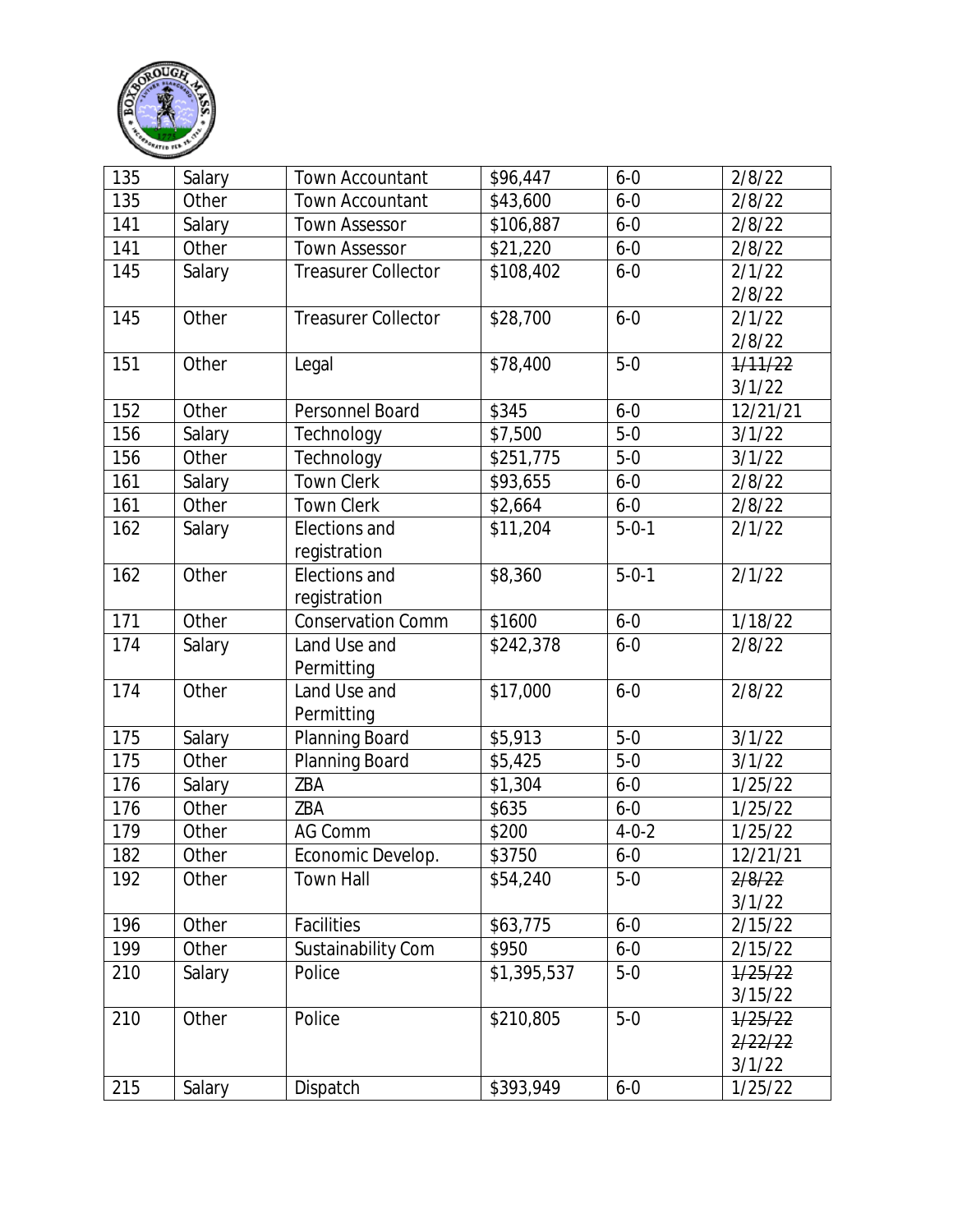

| 215 | Other         | Dispatch                | \$58,768                 | $6 - 0$     | 1/25/22 |
|-----|---------------|-------------------------|--------------------------|-------------|---------|
|     |               |                         |                          |             | 2/1/22  |
| 220 | Salary        | Fire                    | \$1,158,176              | $6 - 0$     | 1/18/22 |
| 220 | Other         | Fire                    | \$147,720                | $6 - 0$     | 1/18/22 |
|     |               |                         |                          |             | 3/29/22 |
| 292 | Salary        | <b>ACO</b>              | \$18,061                 | $6 - 0$     | 1/25/22 |
| 292 | Other         | <b>ACO</b>              | \$5,495                  | $6 - 0$     | 1/25/22 |
| 299 | Salary        | <b>Field Driver</b>     | \$0                      | N/A         | N/A     |
| 299 | Other         | <b>Field Driver</b>     | \$0                      | N/A         | N/A     |
| 300 | Salary        | School committee        | \$1600                   | $6 - 0$     | 2/8/22  |
| 310 | Other         | Minuteman               | \$164,230                | $6 - 0$     | 2/22/22 |
| 311 | Other         | Assabet                 | \$71,580                 | $6 - 0$     | 2/22/22 |
| 312 | Other         | Nashoba                 | \$98,000                 | $5-0$       | 2/22/22 |
|     |               |                         |                          |             | 3/15/22 |
|     |               |                         |                          |             | 3/29/22 |
| 320 | Other         | <b>ABRSD</b>            | $\overline{$}13,257,674$ | $5-0$       | 2/22/22 |
| 422 | Salary        | <b>DPW</b>              | \$626,621                | $6 - 0$     | 1/11/22 |
| 422 | Other         | <b>DPW</b>              | \$130,496                | $6 - 0$     | 1/11/22 |
| 423 | Salary        | Snow & Ice              | \$66,880                 | $6 - 0$     | 1/11/22 |
| 423 | Other         | Snow & Ice              | \$139,710                | $6 - 0$     | 1/11/22 |
| 424 | Other         | <b>Street Lighting</b>  | \$3,000                  | $6 - 0$     | 1/11/22 |
| 425 | Other         | Hager Well              | \$61,280                 | $6 - 0$     | 1/11/22 |
| 429 | Other         | Fuel                    | \$168,350                | $6 - 0$     | 1/11/22 |
|     |               |                         |                          |             | 3/8/22  |
| 431 | other         | Hazardous Waste         | \$10,000                 | $6 - 0$     | 1/11/22 |
| 433 | Other         | <b>Transfer station</b> | \$132,900                | $6 - 0$     | 1/11/22 |
| 491 | Salary        | Cemetery                | \$5,000                  | $6 - 0$     | 2/15/22 |
| 491 | Other         | Cemetery                | \$500                    | $6 - 0$     | 2/15/22 |
| 505 | <b>Salary</b> | Animal Inspector        | \$1,015                  | $6 - 0$     | 2/15/22 |
| 511 | Salary        | Board of Health         | \$600                    | $5 - 0 - 1$ | 2/22/22 |
| 511 | Other         | Board of Health         | \$52,679                 | $5 - 0 - 1$ | 2/22/22 |
| 529 | Salary        | Community service       | \$52,095                 | $6 - 0$     | 1/11/22 |
| 529 | Other         | Community service       | \$8,005                  | $6 - 0$     | 1/11/22 |
| 541 | Salary        | COA                     | \$74,486                 | $6-0$       | 2/8/22  |
| 541 | Other         | COA                     | \$9,240                  | $6 - 0$     | 2/8/22  |
| 543 | Salary        | Veterans                | \$0                      | N/A         | N/A     |
| 543 | Other         | Veterans                | \$35,999                 | $6 - 0$     | 2/15/22 |
|     |               |                         |                          |             | 3/29/22 |
| 610 | Salary        | Library                 | \$276,462                | $6 - 0$     | 1/25/22 |